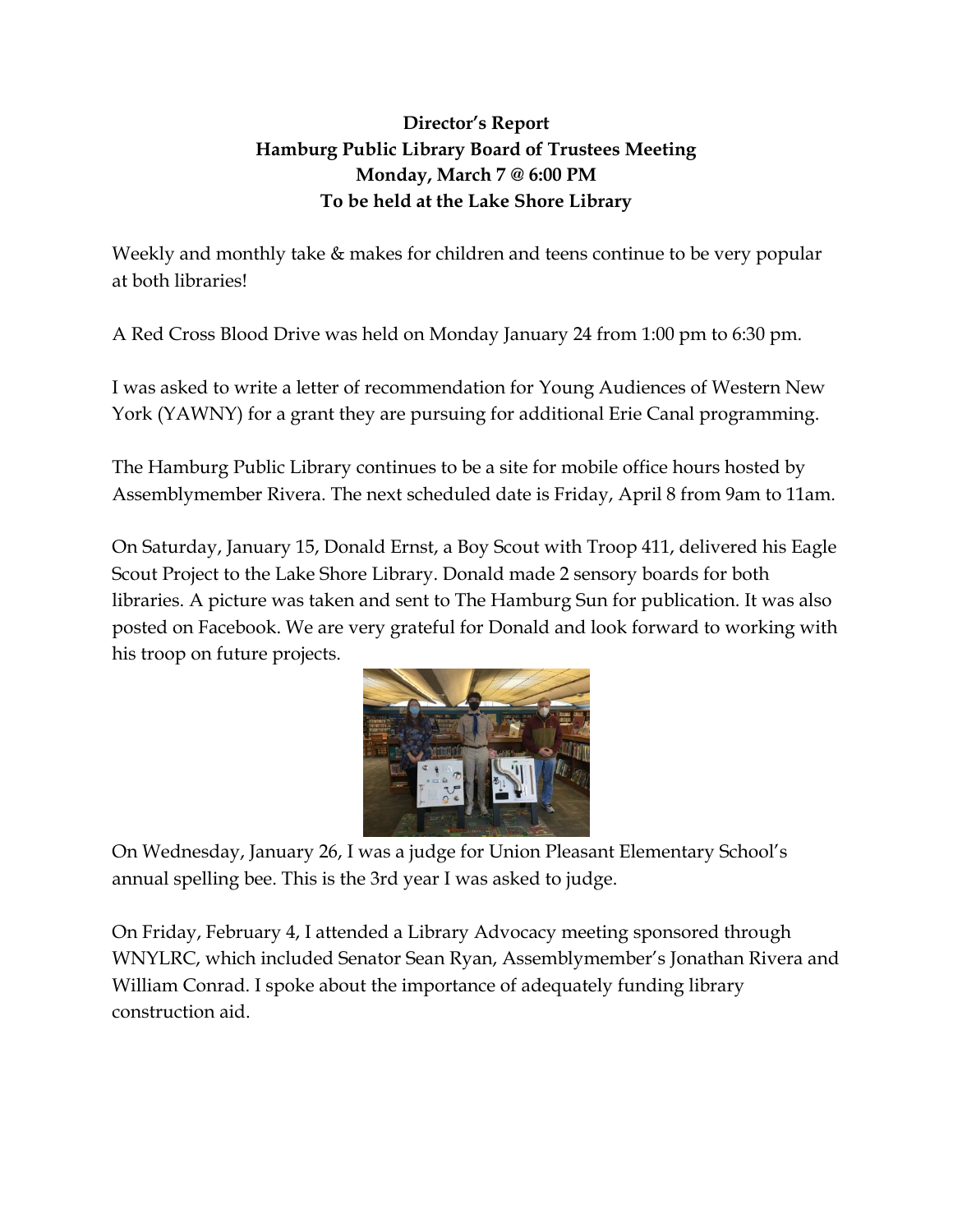On Monday, February 7, I met with Mike Bennett, from Buildings & Grounds and Dave Carson, from IPL about the interior lighting at the Lake Shore Branch. I am looking to pursue a future construction grant.

On Thursday, February 10, Board President Michelle Parker and I met with Supervisor Randy Hoak and Councilperson Megan Comerford, the new library liaison, about rehabilitating the parking lot at Lake Shore and other building needs. Mr. Hoak was very receptive and appreciates the value of our libraries.

On February 16, I attended a Library Advocacy Day Prep training session sponsored by the New York State Library Association (NYLA) ahead of Library Advocacy Day scheduled for March 2.

Caretaker Sean McSkimming has been designated "Time Lord" because he was able to get the antique clock running again. The clock hadn't worked for several months and we couldn't figure out why!



On Wednesday, February 23 I held a meeting with librarians Ashley Cassidy, Stephanie Molnar, Leslie Carr, and Library Associate Laurie Obrochta to discuss spring programming. We discussed adding Lego Club and going live and in-person with both Cookbook clubs.

On Wednesday, March 2 Donna Ludwig, president of the Friends of the Hamburg Public Library and I attended Library Advocacy Day virtually and met with an aid to Assemblymember Jon Rivera. I spoke about the importance of increasing Library Construction Aid. Board President Michelle Parker met with Senator Sean Ryan on Thursday, March 4.

On Friday, March 4 I attended the State of the Town address held by Supervisor Randy Hoak. The in-person event was held in Swan Hall at Hilbert College.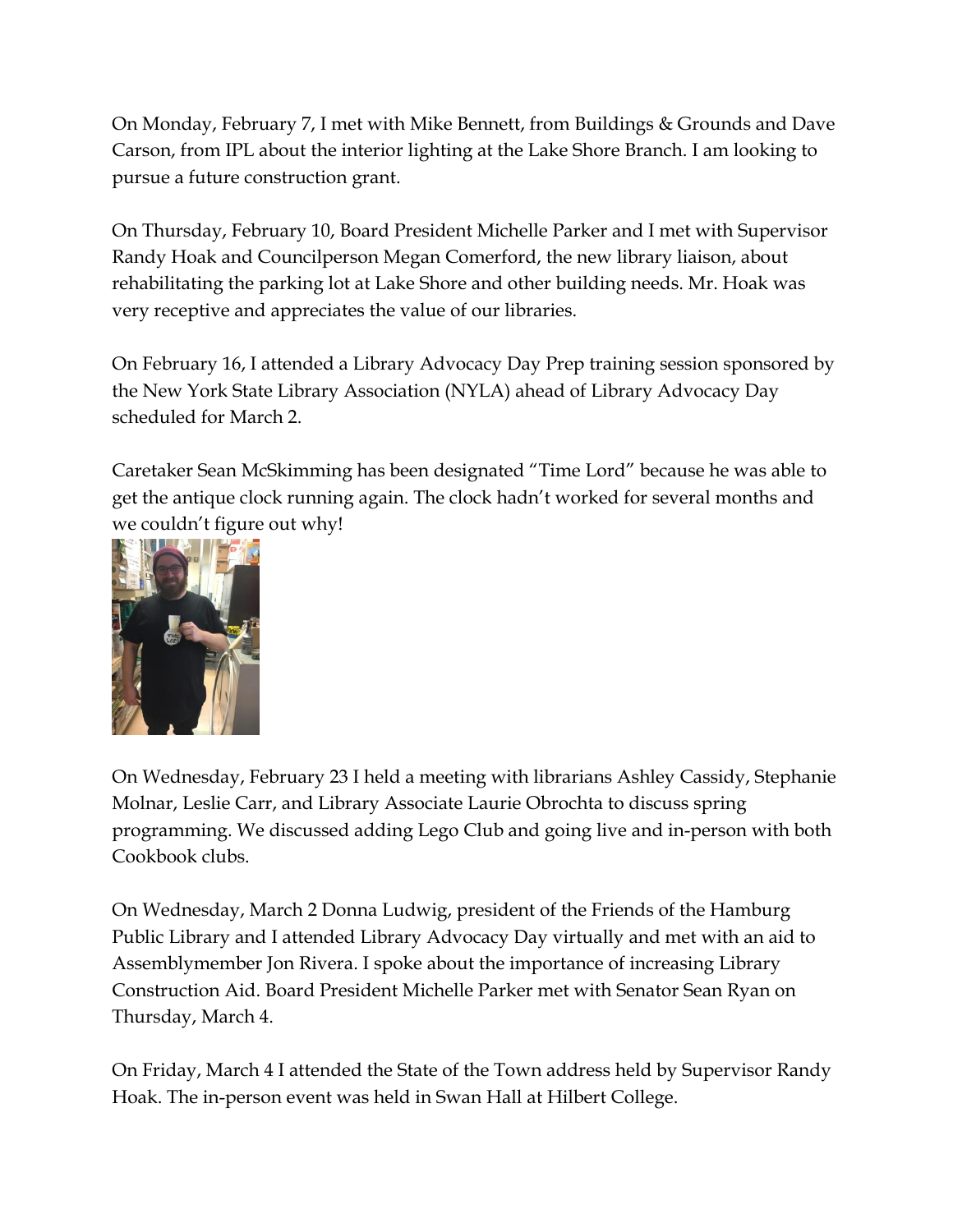## *Hamburg*

Library Associate Laurie Obrochta (Miss Laurie) did a nice job creating displays for Valentine's Day and combination Dr. Seuss and St. Patrick's Day in the display case.

I again put the word out that the display case and table are available to groups/organizations. The Hamburg Garden Club approached me about reserving the table in June.

#### **Programs offered this month include:**

#### **Sunday Screening**

On Sunday, February 20 *Frozen II* was shown with 28 children and adults in attendance. That was our biggest attendance since restarting the event after Covid. Miss Laurie had the idea of putting together a Frozen II basket as a giveaway. In order to be eligible to win, attendees had to come to the movie. The winner was Joey Aidala. Popcorn was also served.

#### **Story Time w/Miss Laurie**

Library Associate Laurie Obrochta resumed in January with some modifications. To assist in Covid-19 safety precautions, we offered two sessions with a limit of 30 total participants in each. Registration was available online, with a separate registration for each week. Most sessions were at or near capacity.

#### **Phoebe the Reading Dog**

Phoebe, a licensed therapy dog, visited in January. Children read stories to her every other Saturday. She was on vacation for February but will return in March.

## **Storytime with Smarty Pants Childcare**

Librarian Ashley Cassidy visited Smarty Pants Childcare in January and February to conduct a storytime with the 3 and 4 year old classes. She also continues to provide classroom collections of 25 books per box each month.

## **New Daycare Relationship**

In February, a representative of Creative Play Daycare in Getzville called to set up a classroom collection with the Hamburg Library. We will supply 25 books each time and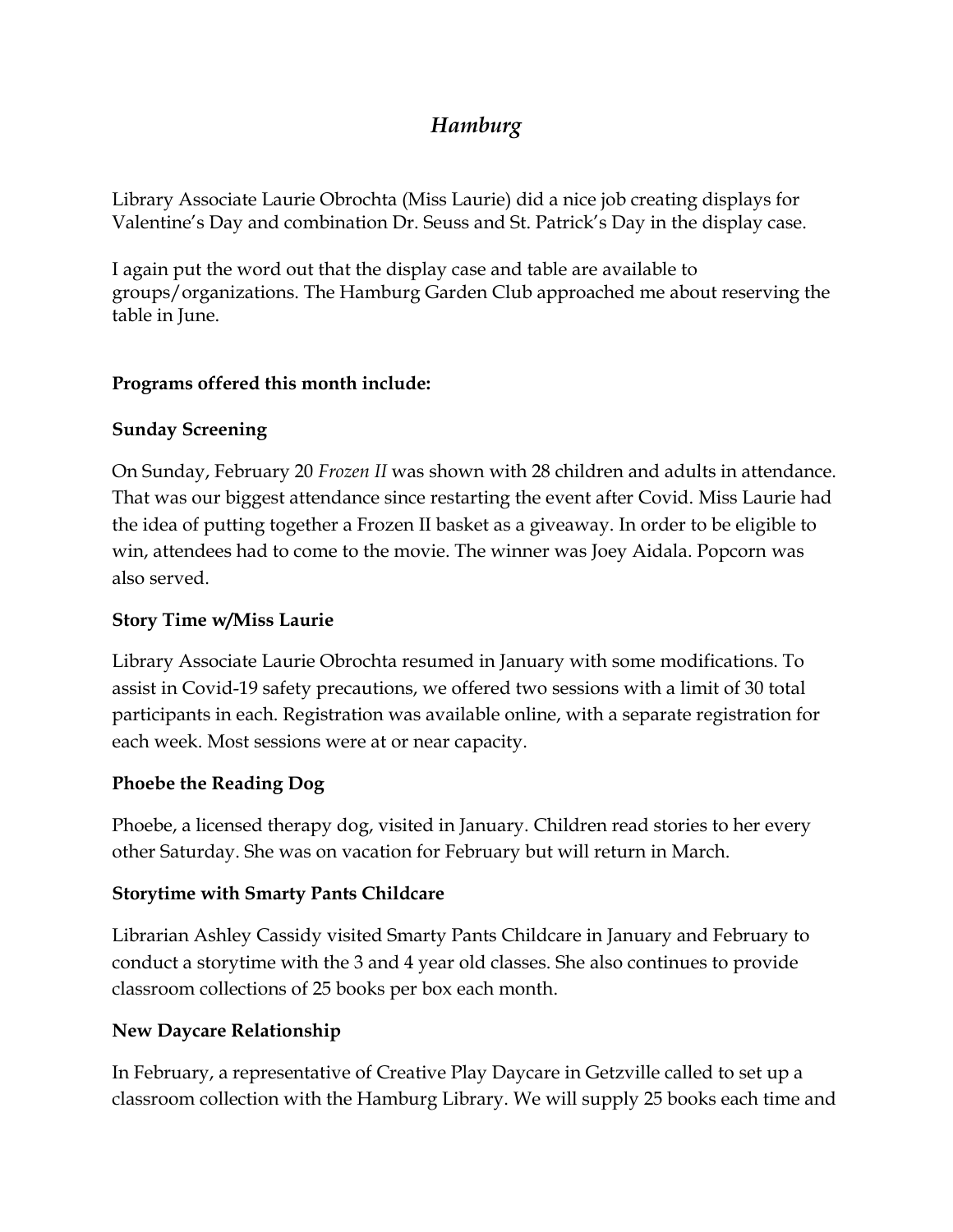the representative will pick them up at the library. The representative lives locally, although the daycare itself is not. She reached out to us when the library near the daycare was unable to provide the service.

## **Seed Share**

We received large donations of seeds from Baker Creek Heirloom Seeds (third year of donation), Pase Seeds located in North Collins, and a community patron. The seeds are being sorted into small packets of 10-15 seeds to be made available in the Seed Share. Since the Seed Share opened in September 2020, we have provided more than 6,000 seed packets to our community.

## **Book Bundles**

We began offering custom Book Bundles one year ago. Patrons submit a request to us through a Google Form with information such as interests and age. Ashley then fills the request. To date we have filled 54 requests. Our Picture Book Bundles continue to be available in the children's area for browsing. These have helped increase circulation of children's and desk staff has received many compliments and words of support for their availability.

## **Scavenger Hunts**

Scavenger hunts in the children's area continue to be popular. In January, we continued the Snowflake Scavenger Hunt and 165 people participated. In February, we had a Presidents Scavenger Hunt in which 205 people participated. Senior Page Jayne Gannon assisted in identifying fun facts about the presidents for the scavenger hunt.

## **TWOS-Day Contest**

On 2/22/22, we offered a special contest to celebrate the big day. A winner was randomly selected from the entries to receive a gift certificate for two 2-topping pizzas (personal size) from Nino's Pizzeria (\$22 value). Those participating could: find a friend willing to dress up as your "twin" and email a photo of the two of you to [ham@buffalolib.org,](mailto:ham@buffalolib.org) or stop in the library during business hours on Tuesday, February 22 and let us take your photo. This option gave 2 extra entries. Our winner was Tomi Shisler, with her young daughter.

## **Daisy Troop Tour**

On Monday, February 7, I conducted a behind-the-scenes tour to a local Daisy troop. They were able to see areas the public doesn't. Many received their very first card that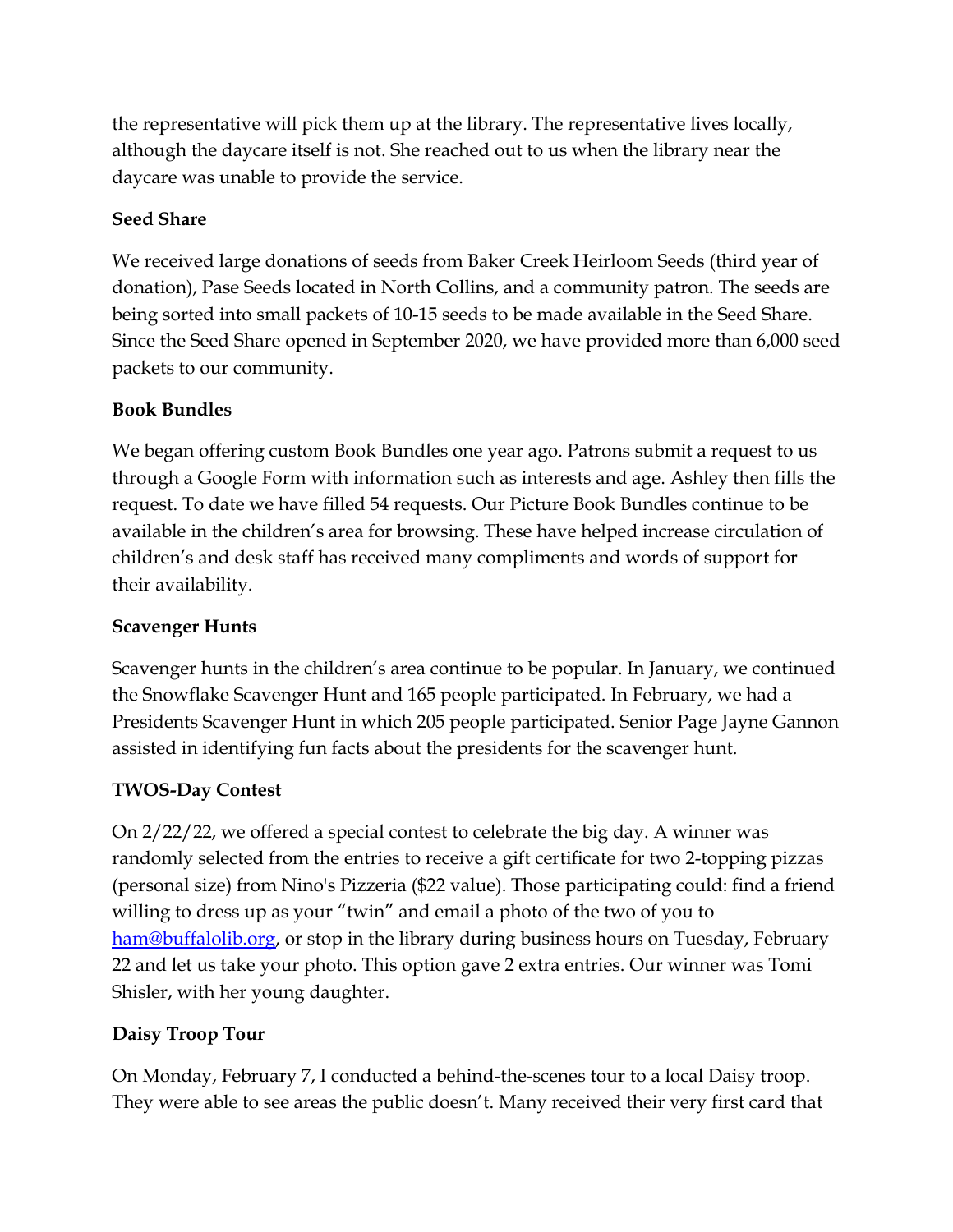evening! Afterwards, I read stories about responsibility and they each received a take & make craft.

## **Cookbook Club**

Librarian Leslie Carr has moderated the Facebook Group for Virtual Cookbook Club. It is a place to discuss and share recipes. Patrons can also pick up a sample of the Spice of the Month at the library, to use at home and post in the group. We currently have 26 members in the Facebook Group, and 8 samples of spices have been picked up at the library.

#### **Director's Book Club**

Book Club was held on the 3rd Friday of the month in January and February. January's book was *The Library Book* by Susan Olean and February's book was *The Vanishing Half* by Britt Bennett. Both were well attended with 12 and 8 participants respectively.

#### **Local Author Christina M. Abt**

On January 27, bestselling author Christina M. Abt visited us to discuss her new book *Money or Love*, *Internet Dating from the Far Side of 40*. There were 4 patrons in attendance.

#### **Spring Garden Maintenance**

On Thursday, February 24, Master Gardener Lyn Chimera gave a highly informative and interesting presentation on preparing your home garden for spring with 8 people in attendance. Those in attendance asked many questions, and she stayed late to make sure all topics were covered.

## *Lake Shore*

Caretaker Sean McSkimming put together the new shelving unit that was purchased. It really helped to expand and improve the overall look of our collections.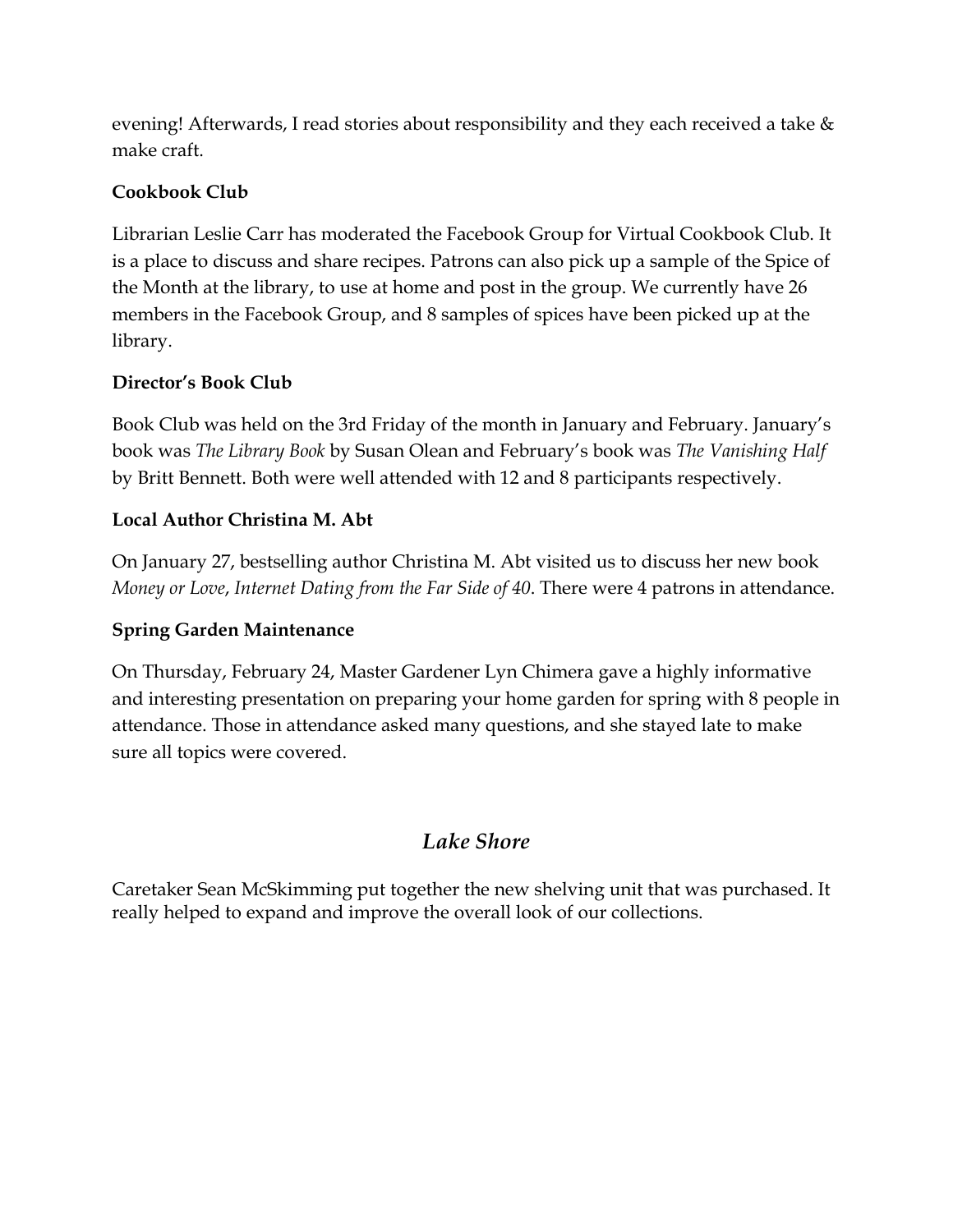#### **Programs offered this month include:**

#### **Cookbook Club**

Cookbook Club was held virtually on Monday, January 10 and February 14 with 3 attendees each. Recipes were chosen from Jamie Oliver's website in January and Disney's website in February. We are planning to back to in-person in April.

#### **Adult Craft Night**

Librarian Stephanie Molnar held craft night on January 24 with 3 attendees and February 28 with 12 attendees. In January, the group recycled old t-shirts into bags. In February, the group painted wooden ducks.



#### **EduKids**

On Thursday, February 24, 11 children and their teachers visited to listen to stories by Stephanie and receive a sticker. Classes will begin visiting as the weather gets warmer.

## **Story Time**

Stephanie held story time was held on Tuesdays in January and February with 42 children and adults in attendance. Myra, the reading dog visited on January 25 to the delight of children and adults.

## **Olympics Scavenger Hunt**

Olympic-related sports symbols were placed in and around the Children's area for participants to find. 30 children participated during February. Each child was given a prize.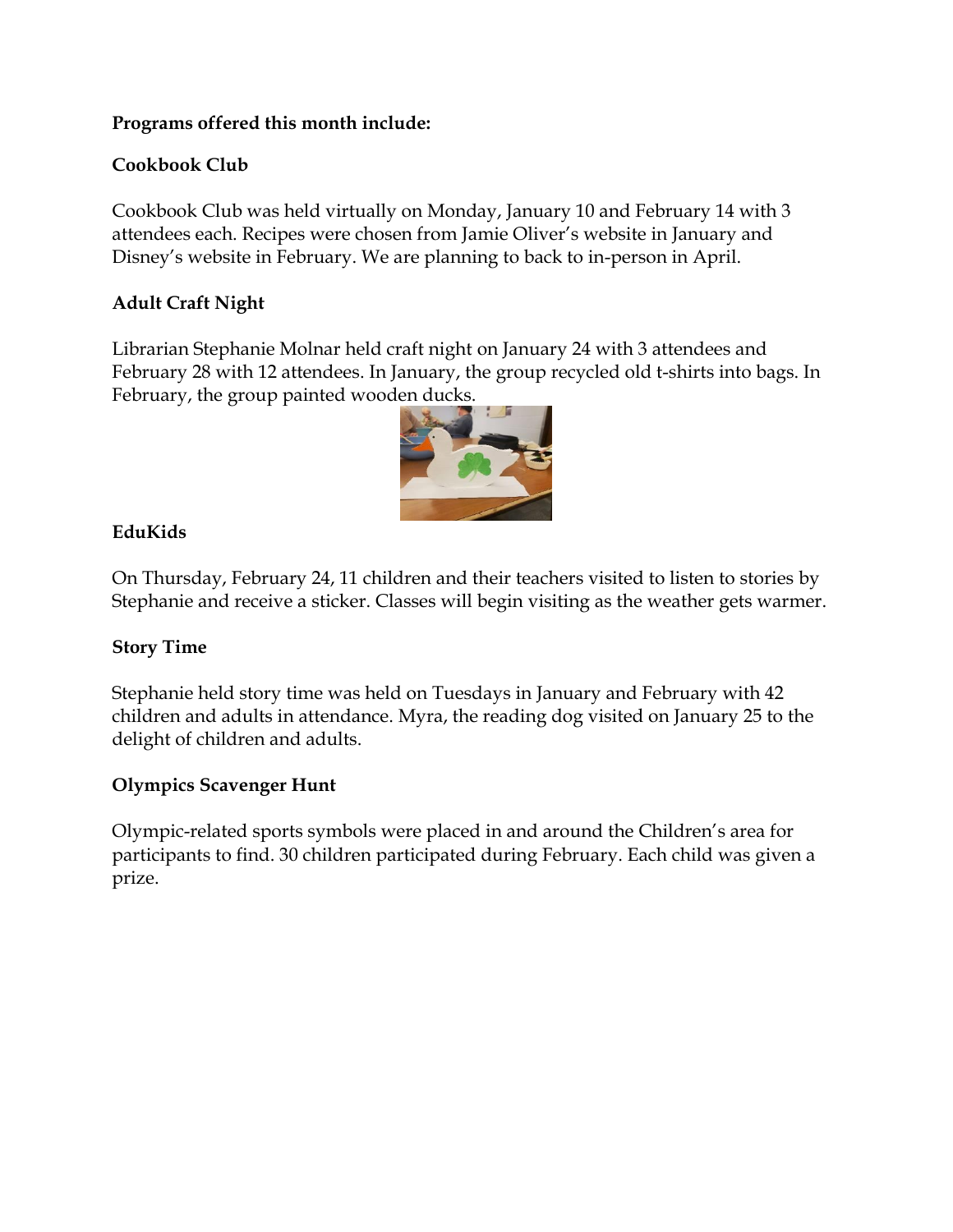#### **Hamburg Public Library – January 2022 Report**

#### **Circulation Statistics**

|                | January 2022 | January 2021 | % Change |
|----------------|--------------|--------------|----------|
| <b>Hamburg</b> | 9,580        | 6,889        | 39.1%    |
| Lakeshore      | 3.166        | 2,095        | 51.1%    |

#### **Patron Door Counts**

|                | January 2022 | January 2021 | % Change |
|----------------|--------------|--------------|----------|
| <b>Hamburg</b> | 5,241        | 3,220        | 62.8%    |
| Lakeshore      | 2,469        | 1,492        | 65.5%    |

## **Computer Sessions**

|                | January 2022 | January 2021 | % Change |
|----------------|--------------|--------------|----------|
| <b>Hamburg</b> | 688          | 486          | 41.5%    |
| Lakeshore      | 171          | 121          | 41.3%    |

#### **WiFi Sessions**

|                | January 2022 | January 2021 | % Change |
|----------------|--------------|--------------|----------|
| <b>Hamburg</b> | .434         | 1.049        | 36.7%    |
| Lakeshore      | 388          | 265          | 46.4%    |

Respectfully submitted, Brian Hoth – Director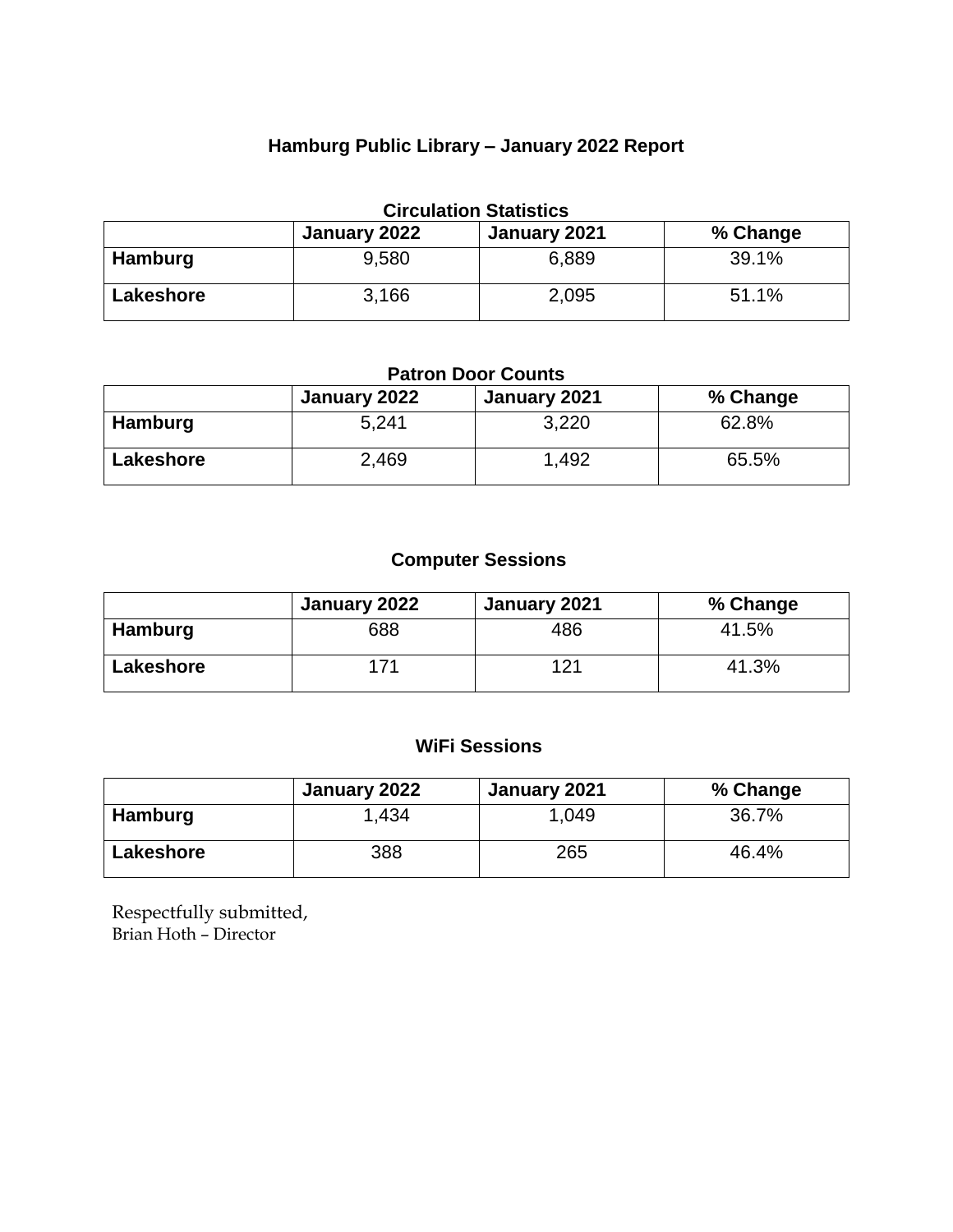## **2022 Financial Report Hamburg Public Library**

# **M&T Business Account – Checking**

| Date       |      | Transaction                                                           | Deposit | Payment | <b>Balance</b> |
|------------|------|-----------------------------------------------------------------------|---------|---------|----------------|
| 12/30/2021 |      | Deposit (Transfer from Savings to<br>Checking for bills)              | 184.86  |         | 5658.04        |
| 12/30/2021 | 4435 | Cintas (Door mats replaced Hamburg &<br>Lake Shore)                   |         | 119.12  | 5538.92        |
| 12/30/2021 | 4436 | Stephanie Molnar (LSH programming<br>reimbursement for take-in-makes) |         | 49.74   | 5489.18        |
| 12/30/2021 | 4437 | Brian Hoth (Dec. mileage reimbursement)                               |         | 16.00   | 5473.18        |
| 1/10/2022  |      | M & T service charge                                                  |         | 5.04    | 5468.14        |
| 1/13/2022  |      | Deposit (Transfer from Savings to<br>Checking for bills)              | 171.84  |         | 5639.98        |
| 1/13/2022  | 4438 | ECWA (Monthly water bill Hamburg)                                     |         | 33.00   | 5606.98        |
| 1/13/2022  | 4439 | Guis Lumber (December expense)                                        |         | 65.10   | 5541.88        |
| 1/13/2022  | 4440 | Sean McSkimming (Hamburg<br>Maintenance reimbursement)                |         | 23.90   | 5517.98        |
| 1/13/2022  | 4441 | Laurie Obrochta (Dec. 2021 mileage<br>reimbursement)                  |         | 4.00    | 5513.98        |
| 1/13/2022  | 4442 | Laurie Obrochta (Hamburg Jan.<br>Programming and Take n Makes)        |         | 45.84   | 5468.14        |
| 1/20/2022  |      | Deposit (Transfer from Savings to<br>Checking for bills)              | 340.06  |         | 5808.2         |
| 1/20/2021  | 4443 | Waste Management (Lake Shore Garbage<br>removal (1/1-3/31)            |         | 340.06  | 5468.14        |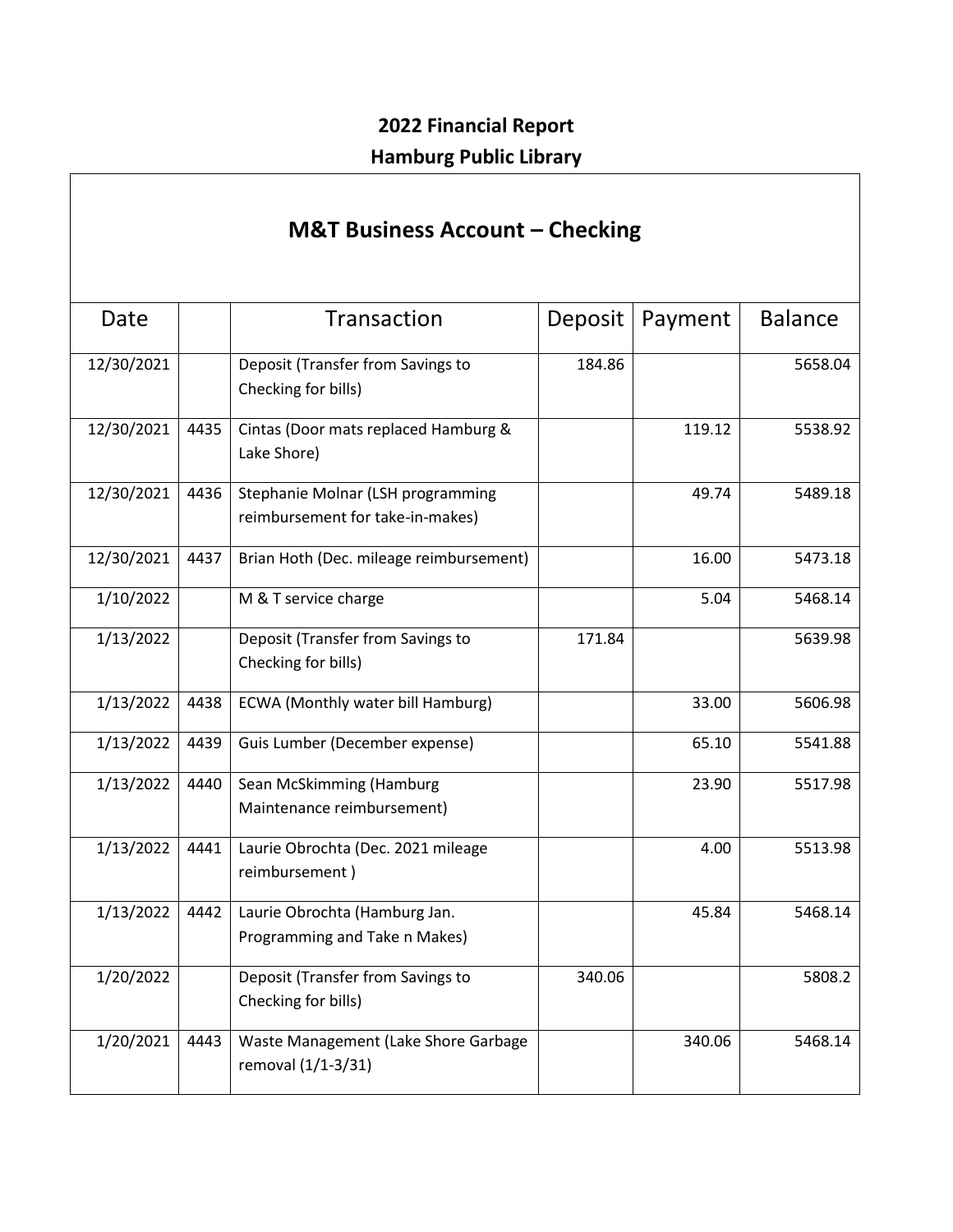| 1/27/2022 |      | Deposit (Transfer from Savings to       | 173.21    |           | 5641.35  |
|-----------|------|-----------------------------------------|-----------|-----------|----------|
|           |      | Checking for bills)                     |           |           |          |
| 1/27/2022 | 4444 | Cintas (Door mats replaced Hamburg &    |           | 119.12    | 5522.23  |
|           |      | Lake Shore)                             |           |           |          |
| 1/27/2022 | 4445 | ECWA (Lake Shore water bill 10/1 -      |           | 54.09     | 5468.14  |
|           |      | 1/1/2022                                |           |           |          |
| 2/2/2022  |      | Deposit (Transfer from Savings to       |           | 56        | 5524.14  |
|           |      | Checking for bills)                     |           |           |          |
| 2/2/2022  | 4446 | Stephanie Molnar (Jan. mileage          |           | 8.00      | 5516.14  |
|           |      | reimbursement)                          |           |           |          |
| 2/2/2022  | 4447 | Brian Hoth (Jan. mileage reimbursement) |           | 20.00     | 5496.14  |
| 2/2/2022  | 4448 | Sean McSkimming (Jan. mileage           |           | 28.00     | 5468.14  |
|           |      | reimbursement)                          |           |           |          |
| 2/4/2022  |      | Deposit (Transfer from Savings to       | 370.72    |           | 5838.86  |
|           |      | Checking for bills)                     |           |           |          |
| 2/4/2022  | 4449 | ECWA (Water bill Hamburg 10/1 -         |           | 339.78    | 5499.08  |
|           |      | 1/1/2022                                |           |           |          |
| 2/4/2022  | 4450 | Guis Lumber (Hamburg maintenance)       |           | 30.94     | 5468.14  |
| 2/10/2022 |      | Deposit (Transfer from Savings to       | 53        |           | 5521.14  |
|           |      | Checking for bills)                     |           |           |          |
| 2/10/2022 | 4451 | ECWA (Hamburg monthly water bill)       |           | 33.00     | 5488.14  |
| 2/10/2022 | 4454 | Bob Adler (Dues for ACT Membership)     |           | 20.00     | 5468.14  |
| 2/17/2022 |      | Deposit (Transfer from Savings to       | 100       |           | 5568.14  |
|           |      | Checking for bills)                     |           |           |          |
| 2/17/2022 | 4453 | Lyn Chimera Hamburg Spring Gardening    |           | 100.00    | 5468.14  |
|           |      | program)                                |           |           |          |
| 2/24/2022 |      | Deposit (Transfer from Savings to       | 10,237.27 |           | 15705.41 |
|           |      | Checking for bills)                     |           |           |          |
| 2/24/2022 | 4455 | <b>BECPL Return to System</b>           |           | 10,118.15 | 5587.26  |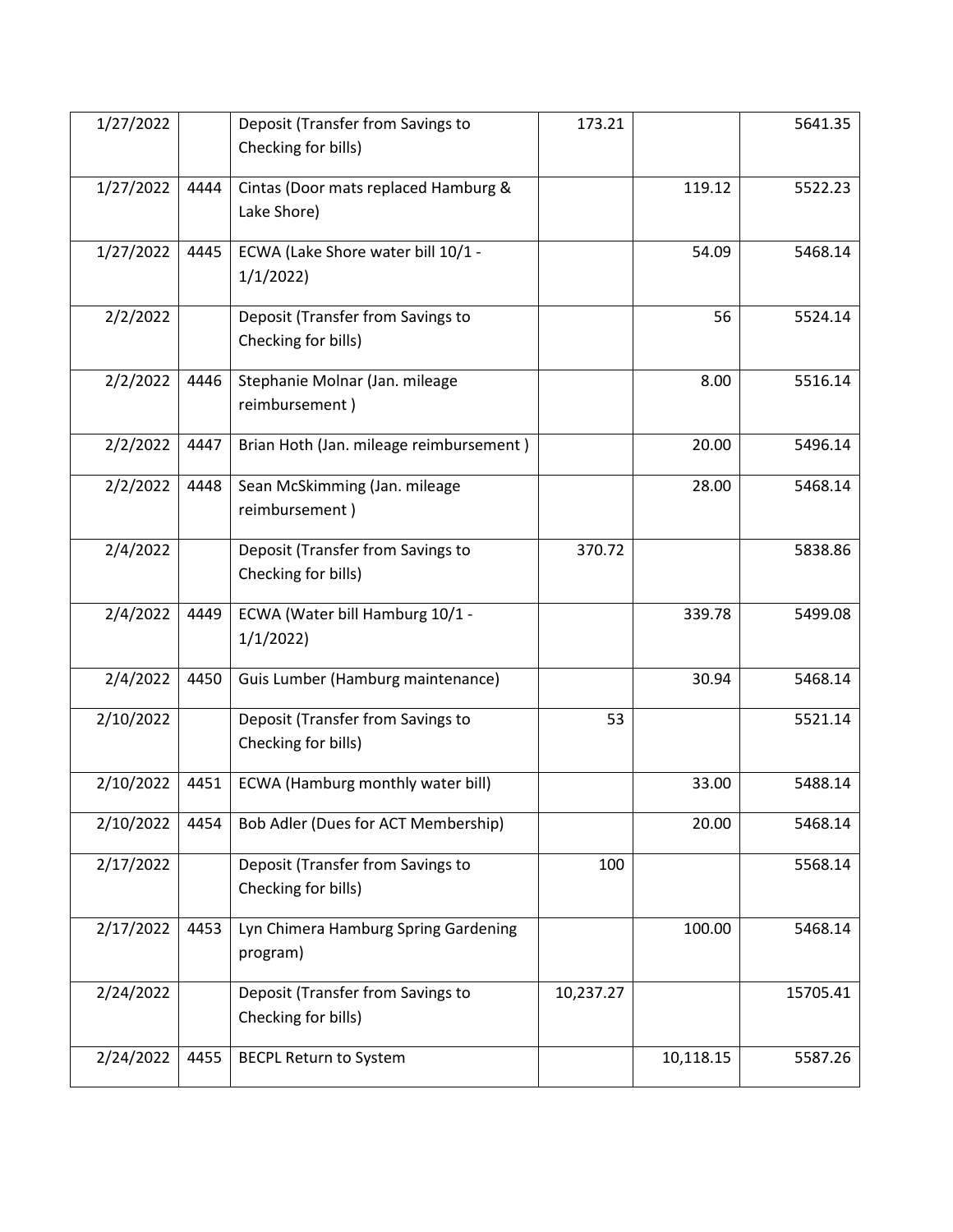| 2/24/2022 | 4456 | Cintas (Door mats replacement Hamburg<br>& Lake Shore)   |        | 119.12 | 5468.14 |
|-----------|------|----------------------------------------------------------|--------|--------|---------|
| 3/3/2022  |      | Deposit (Transfer from Savings to<br>Checking for bills) | 245.05 |        | 5713.19 |
| 3/3/2022  | 4457 | Guis Lumber (Hamburg & Lake Shore<br>Maintenance)        |        | 116.31 | 5596.88 |
| 3/3/2022  | 4458 | Stephanie Molnar (Feb. Mileage<br>reimbursement)         |        | 8.00   | 5588.88 |
| 3/3/2022  | 4459 | Amazon (Hamburg program supplies)                        |        | 87.74  | 5501.14 |
| 3/3/2022  | 4460 | ECWA (Hamburg monthly water bill)                        |        | 33.00  | 5468.14 |

*Final Balance: \$ 5,468.14*

# **M&T Business Account – Savings**

| Date       | Transaction                                | Deposit | Payment | <b>Balance</b> |
|------------|--------------------------------------------|---------|---------|----------------|
| 12/30/2021 | Withdrawal (Transfer from Savings to       |         | 184.86  | 11,866.94      |
|            | Checking for bills)                        |         |         |                |
| 12/31/2021 | M & T Interest                             | 0.2     |         | 11,867.14      |
| 1/5/2022   | Hamburg (Dec. 2021 fine revenue)           | 196.9   |         | 12,064.04      |
| 1/5/2022   | Lake Shore (Dec 2021 fine revenue + misc.) | 409.36  |         | 12,473.40      |
| 1/13/2022  | Deposit (Hamburg fine revenue)             | 367.85  |         | 12,841.25      |
| 1/13/2022  | Withdrawal (Transfer from Savings to       |         | 171.84  | 12,669.41      |
|            | Checking for bills)                        |         |         |                |
| 1/20/2022  | Deposit (Hamburg fine revenue)             | 221.45  |         | 12,890.86      |
| 1/20/2022  | Withdrawal (Transfer from Savings to       |         | 340.06  | 12,550.80      |
|            | Checking for bills)                        |         |         |                |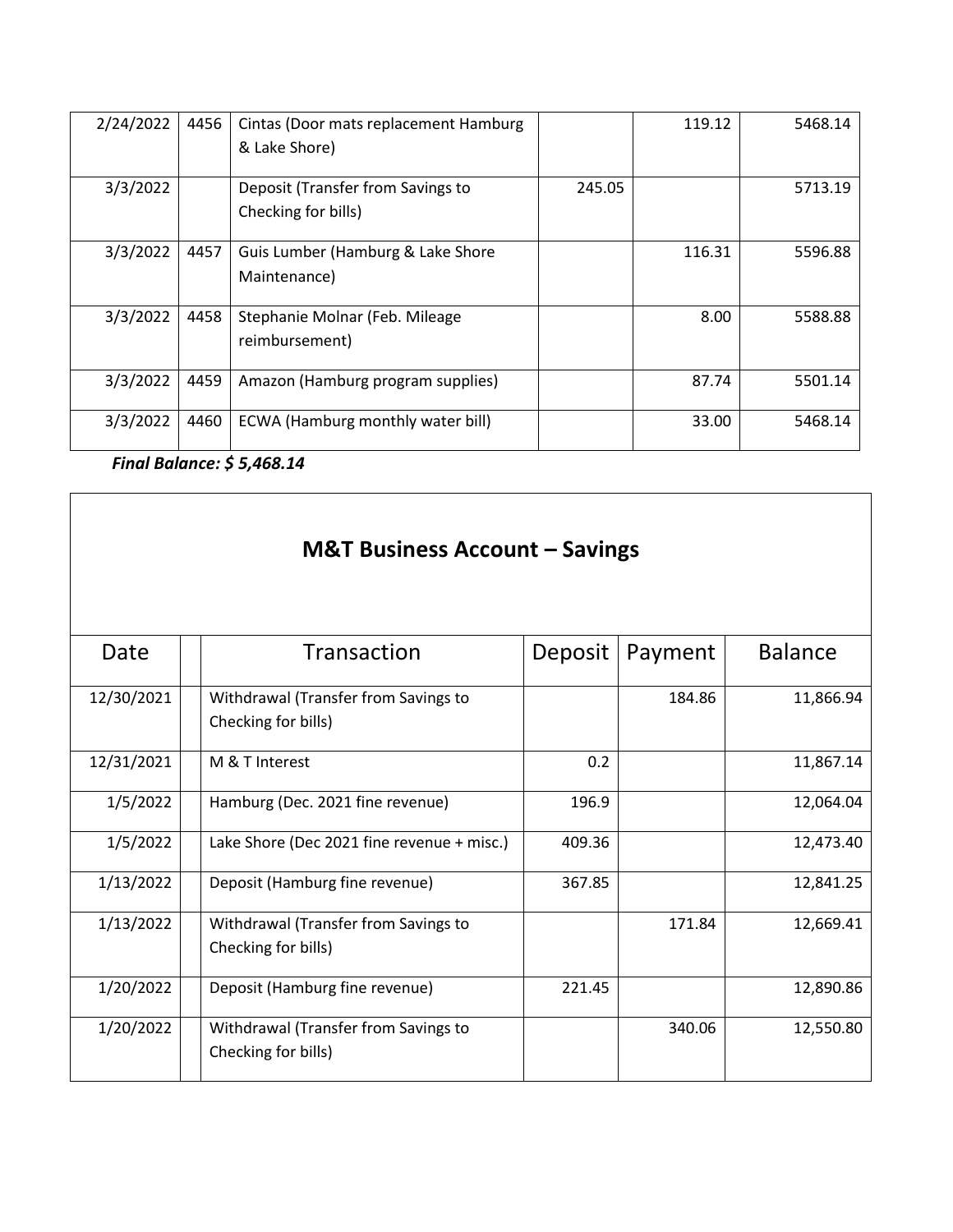| 1/27/2022 | Deposit (Hamburg fine revenue)       | 266.75 |          | 12,817.55 |
|-----------|--------------------------------------|--------|----------|-----------|
|           |                                      |        |          |           |
| 1/27/2022 | Withdrawal (Transfer from Savings to |        | 173.21   | 12,644.34 |
|           | Checking for bills)                  |        |          |           |
| 1/31/2022 | M & T Interest                       | 0.21   |          | 12,644.55 |
|           |                                      |        |          |           |
| 2/2/2022  | Deposit (HAM fine revenue)           | 296.86 |          | 12,941.41 |
| 2/2/2022  | Withdrawal (Transfer from Savings to |        | 56       | 12,885.41 |
|           | Checking for bills)                  |        |          |           |
| 2/4/2022  | Withdrawal (Transfer from Savings to |        | 370.72   | 12,514.69 |
|           | Checking for bills)                  |        |          |           |
| 2/8/2022  | Deposit (Lake Shore fine revenue)    | 222.97 |          | 12,737.66 |
| 2/10/2022 | Deposit (Hamburg fine revenue)       | 208.05 |          | 12,945.71 |
| 2/10/2022 | Withdrawal (Transfer from Savings to |        | 53       | 12,892.71 |
|           | Checking for bills)                  |        |          |           |
| 2/17/2022 | Deposit (Hamburg fine revenue)       | 415.5  |          | 13,308.21 |
| 2/17/2022 | Withdrawal (Transfer from Savings to |        | 100      | 13,208.21 |
|           | Checking for bills)                  |        |          |           |
| 2/24/2022 | Deposit (Hamburg fine revenue)       | 222.5  |          | 13,430.71 |
| 2/24/2022 | Withdrawal (Transfer from Savings to |        | 10237.27 | 3,193.44  |
|           | Checking for bills)                  |        |          |           |
| 3/3/2022  | Deposit (Hamburg fine revenue)       | 305.95 |          | 3,499.39  |
| 3/3/2022  | Withdrawal (Transfer from Savings to |        | 245.05   | 3,254.34  |
|           | Checking for bills)                  |        |          |           |
|           |                                      |        |          |           |

*Final Balance: \$ 3,254.34*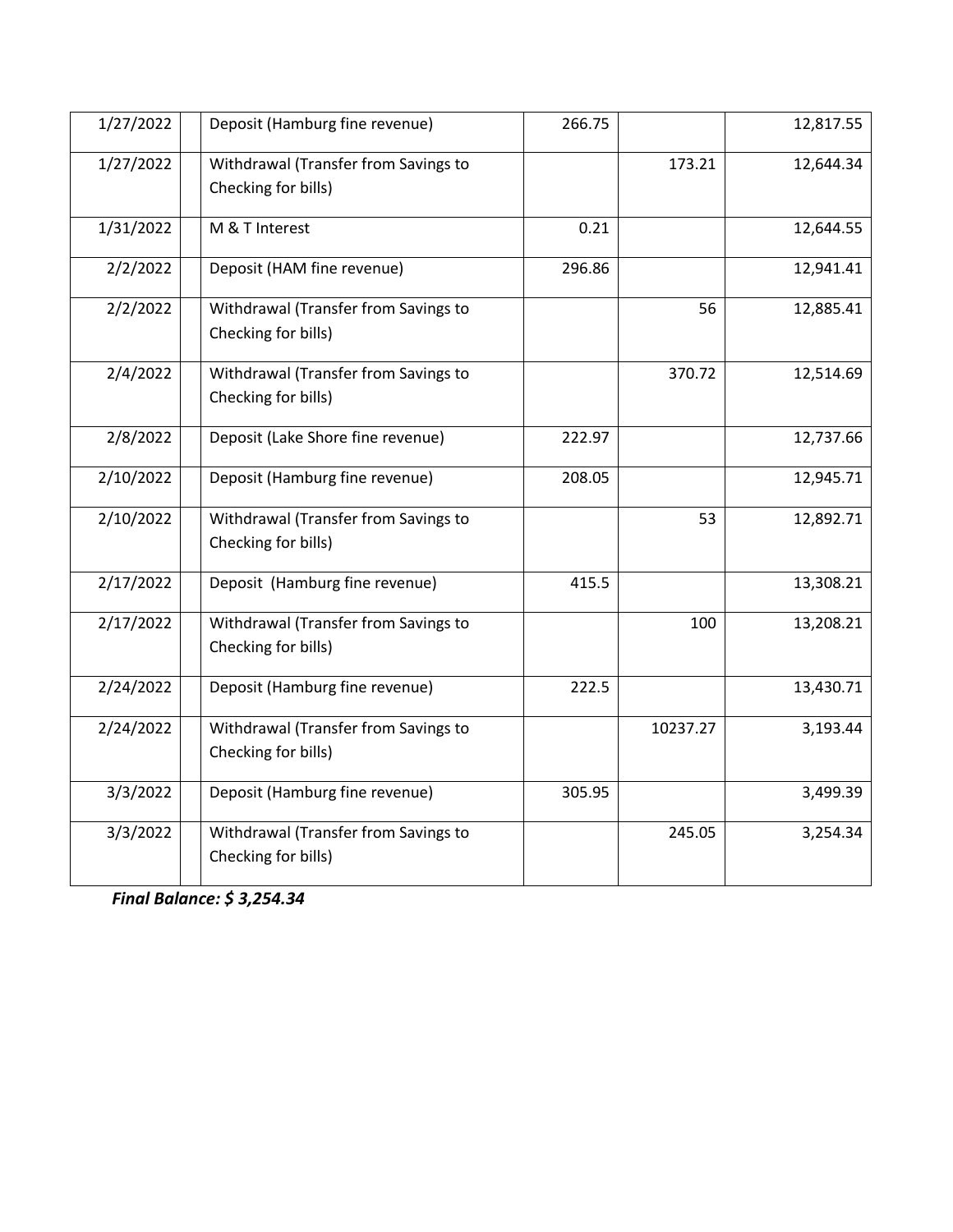# **Northwest Private Account – Checking**

| Date      |      | Transaction                                                        | Deposit | Payment | <b>Balance</b> |
|-----------|------|--------------------------------------------------------------------|---------|---------|----------------|
| 1/5/2022  |      | Deposit (Transfer from Savings to<br>Checking for bills)           | 16.00   |         | 2028.41        |
| 1/5/2022  | 3317 | Fowlers chocolate (Balance due)                                    |         | 16.00   | 2012.41        |
| 1/20/2022 |      | Deposit (Hamburg Book Sale)                                        | 172.04  |         | 2184.45        |
| 1/20/2022 | 3318 | Amazon (Lake Shore Book Sale)                                      |         | 172.04  | 2012.41        |
| 1/27/2022 |      | Deposit (Hamburg Book Sale)                                        | 102.16  |         | 2114.57        |
| 1/27/2022 | 3319 | Stephanie Molnar (Lake Shore Program<br>supplies)                  |         | 29.96   | 2084.61        |
| 1/27/2022 | 3320 | Brodart Co. (Hamburg Program Supplies)                             |         | 25.07   | 2059.54        |
| 1/27/2022 | 3321 | Buffalo & Erie County Public Library<br>(Hamburg Program supplies) |         | 47.13   | 2012.41        |
| 1/17/2022 |      | Deposit (Hamburg Book Sale)                                        | 232.00  |         | 2244.41        |
| 2/17/2022 | 3322 | Traveler's Insurance (Liability insurance)                         |         | 232.00  | 2012.41        |

*Final Balance: \$2012.41*

 $\mathsf{l}$ 

| Northwest Private Account - Savings |  |                                  |         |         |                |
|-------------------------------------|--|----------------------------------|---------|---------|----------------|
| Date                                |  | Transaction                      | Deposit | Payment | <b>Balance</b> |
| 12/30/2021                          |  | Deposit (Donation from a patron) | 100.00  |         | 38069.86       |
| 12/21/2021                          |  | Northwest Bank interest December | 0.32    |         | 38070.18       |